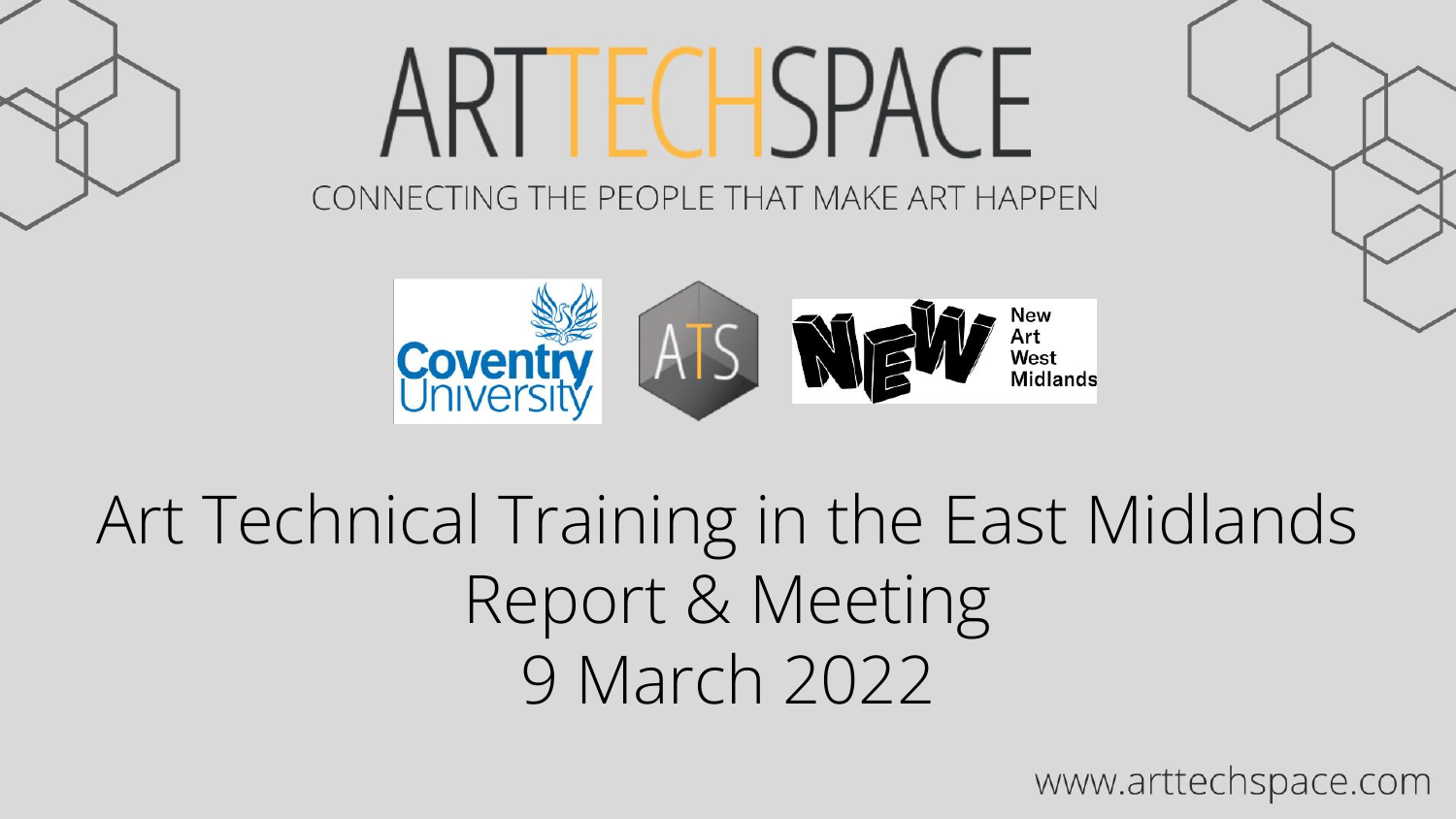### INTRODUCTION

In 2021, [Coventry University](https://www.coventry.ac.uk/study-at-coventry/faculties-and-schools/arts-and-humanities/) and [ArtTechSpace Ltd](https://www.arttechspace.com/) developed and delivered an Art Technician training course to address the art technical skills shortage in the Coventry area. The training was created to introduce local Coventry people to the art technical profession, with the aim of creating a larger pool of skilled art technicians to address the skills shortage for cultural institutions within the area. 16 new technicians went through the training and have been supported with work experience from the initial partners The Mead Gallery and The Herbert Gallery, as well as other institutions since the training.

The initial need for the training was recognised in the study conducted by Coventry Arts Forum on 20.01.20 see [document](https://drive.google.com/open?id=1DZVY9jFTCsfzlOOCbJf0pUD9xOKV23wX)

The findings of the study recognised that the Coventry area was in need of 20 technicians to cover works taking place such as the City of Culture, the Mead Gallery reopening, The Herbert gallery hosting the Turner prize, etc. It was recognised that technicians needed basic skills such as packing and installing as well as advanced skills such as wall building, exhibition furniture making, lighting and audiovisual installation.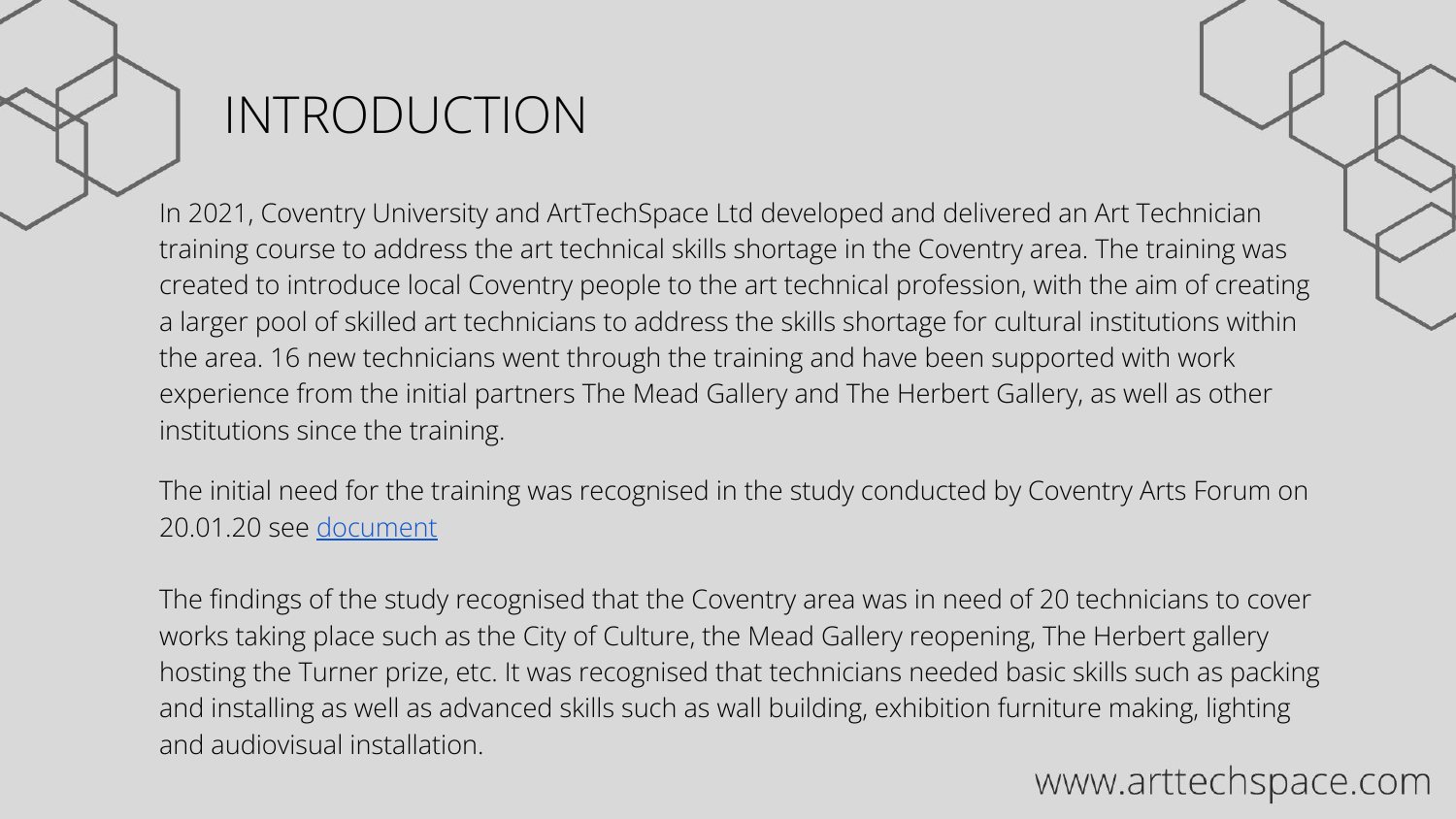### NEED IN COVENTRY

Art technicians are predominately artists or makers and use working as freelance technicians to fund their artistic practice, whilst giving them the flexibility to maintain an artistic practise or other pursuits.

It can be extremely beneficial for artists and makers to work as art technicians as it informs their practices and increases their professionalism in the understanding of materials, processes, packing and means of installation as well as gives them an understanding of how the artworld operates.

Arts institutions in the Coventry region had struggled for some time to find and employ skilled art technicians on a freelance basis because

- There are not enough people working in the Coventry area to cover the show changes when they happened because of concurrent scheduling of showchanges
- There is a general lack of experience and expertise in the pool of freelancers available in the region
- Low wages not attracting freelancers from other areas of the UK as happens in London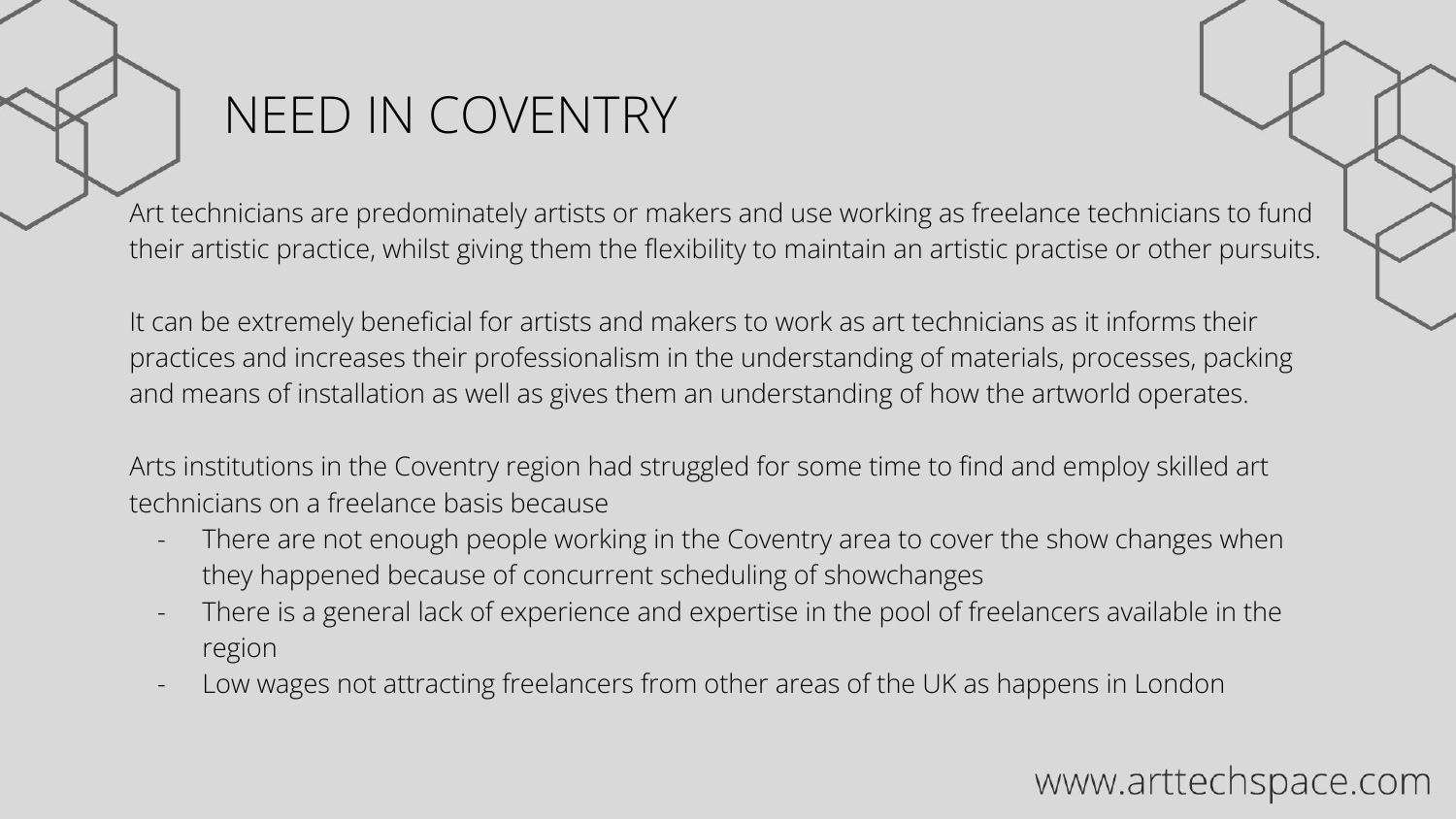### COVENTRY WORKING COMMITTEE



A meeting between representatives from Coventry University, The Mead Gallery, the Herbert gallery, Plane Structures, ArtTechSpace and Acquismedia was held to be a working committee to discuss the needs of the institutions, how the training program should work and how to create this program.

Processes were then set up for the application process and it was all turned around very quickly but had a very good intake considering we were asking them to commit a whole week to complete the training for free. The course was offered at no cost to the students and they received an expenses allowance.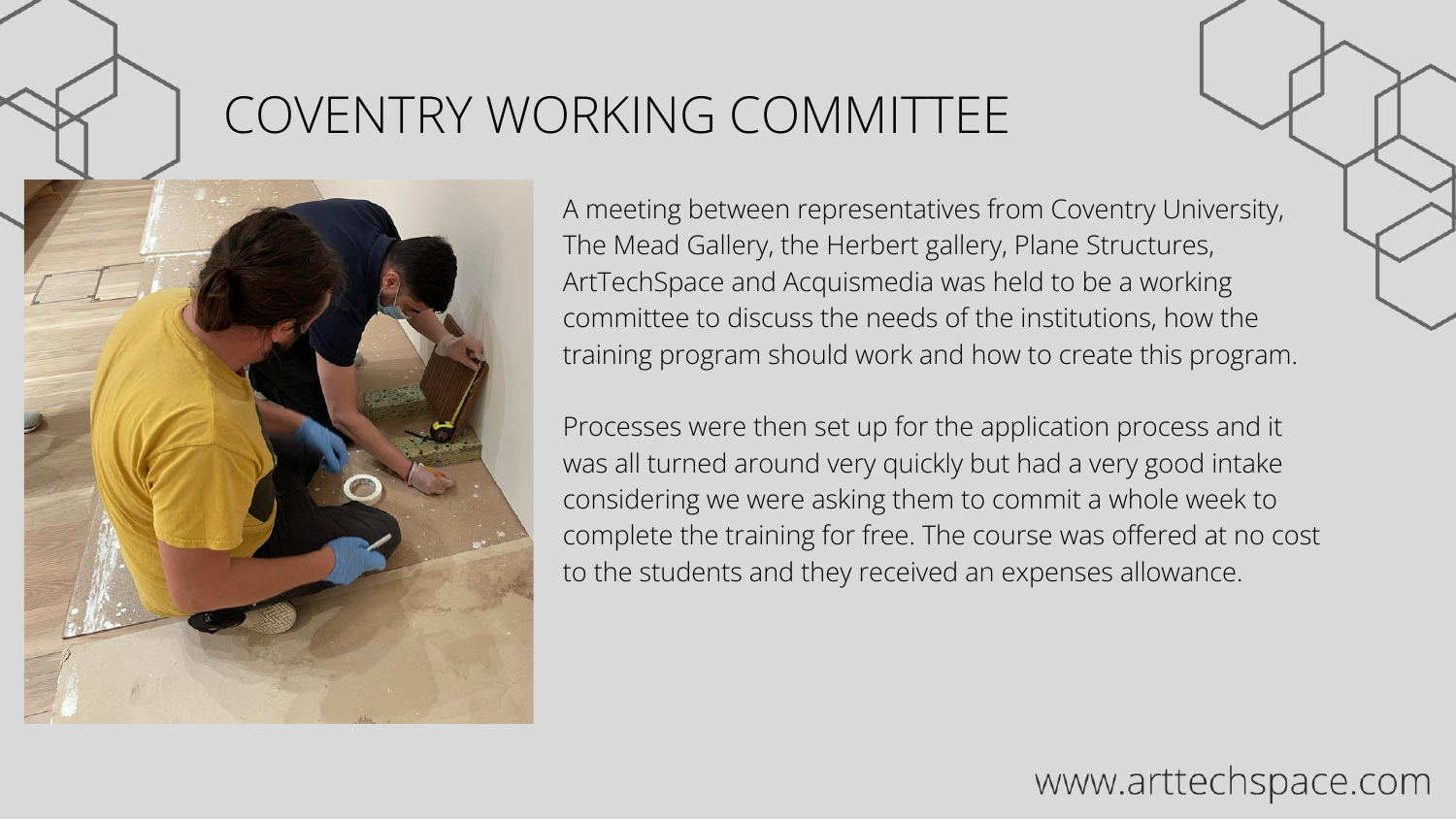## WHAT WE DID IN COVENTRY

ArtTechSpace Ltd was chosen as the provider of the training, and we delivered a basic training program for one week (5 days) for 20 applicants from the Coventry area to train new art technicians for the region in August 2021. An advanced training program is planned to happen sometimes in 2022 with ArtTechSpace working in conjunction with service providers in the West Midlands to provide the training.

The partner galleries agreed to then support the trainee art technicians who came out of the Basic Training Course with on the job training by providing paid work experience. It was agreed that the institutions would provide technicians who would be trainers for these students so they would present best practice when working in their institutions. Without the support of the local institutions it was pointless doing the training as it takes such a long time to create competent art technicians.

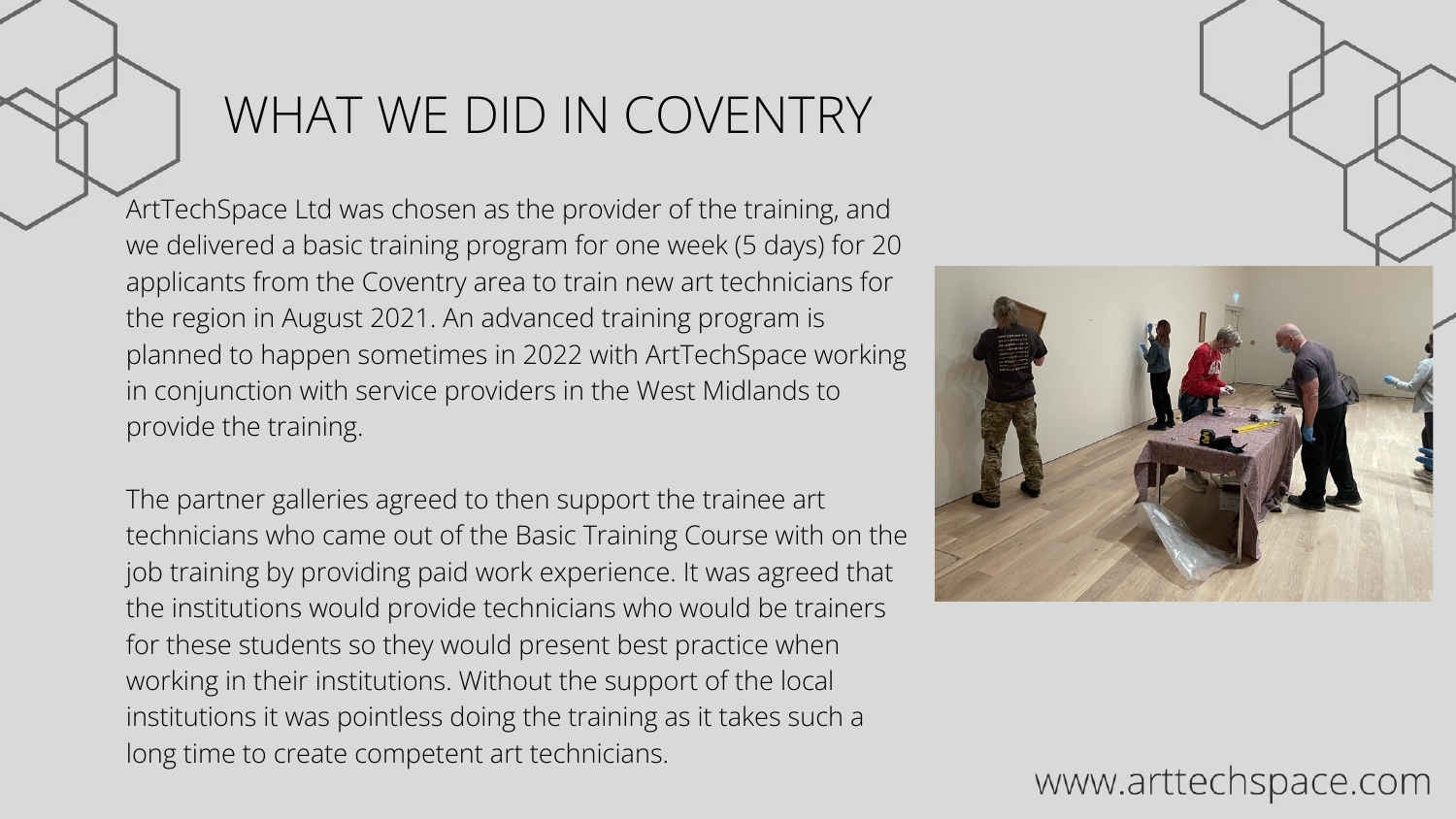### WHAT WE TAUGHT…



The main concern in handling artwork is the safety of the artwork and the people handling them - when art handling we are risk managers. The aim of this training is to minimize the risks involved - to the artworks, our environments and ourselves and those around us.

6 modules were completed with a mix of theory and practical

- Manual handling health and safety, lifting and moving safely as individuals and in pairs
- Art handling- different artistic mediums
- Moving art- route planning, knowing weights/dimensions
- Packing materials, types of packaging travel frame, cavity pack, case, soft wrap with polythene, cardwrap
- Condition reporting
- Installing art fixings, adding fixings, measuring accurately, installation guides, making good walls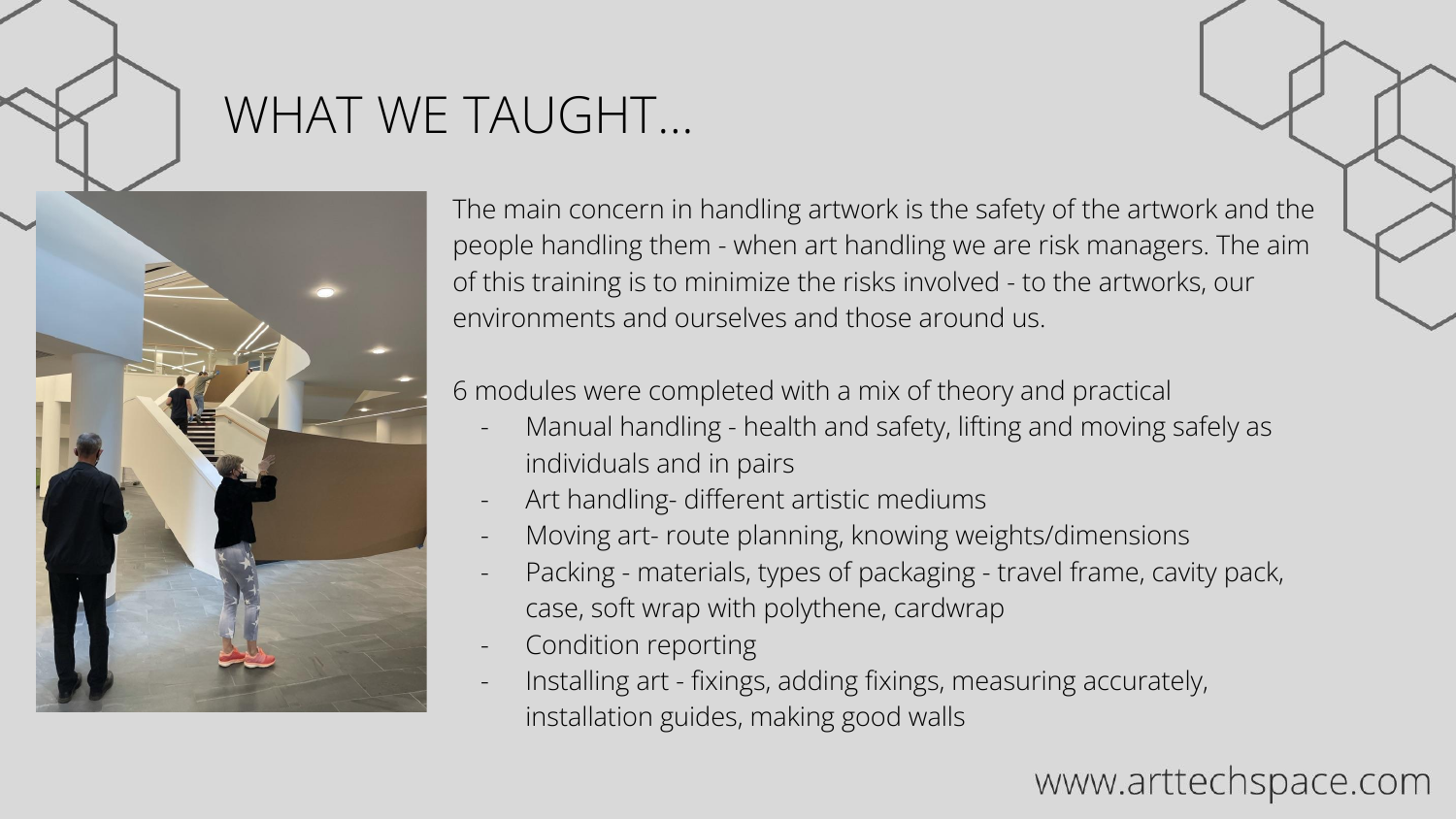

### WHAT WE TAUGHT…



Each module was presented in a PowerPoint presentation followed by one or two practical exercises. The final day was a practical experience installing and de-installing an exhibition as a crew of art technicians from start to finish. At the end of the training, a test was completed by the students to gauge their understanding but predominantly reinforce concepts and best practices covered on the training course.

Unfortunately, as a day was lost because of the covid issue we lost a lot of practical exercise time and had to modify the training so that students were not working in close proximity to one another.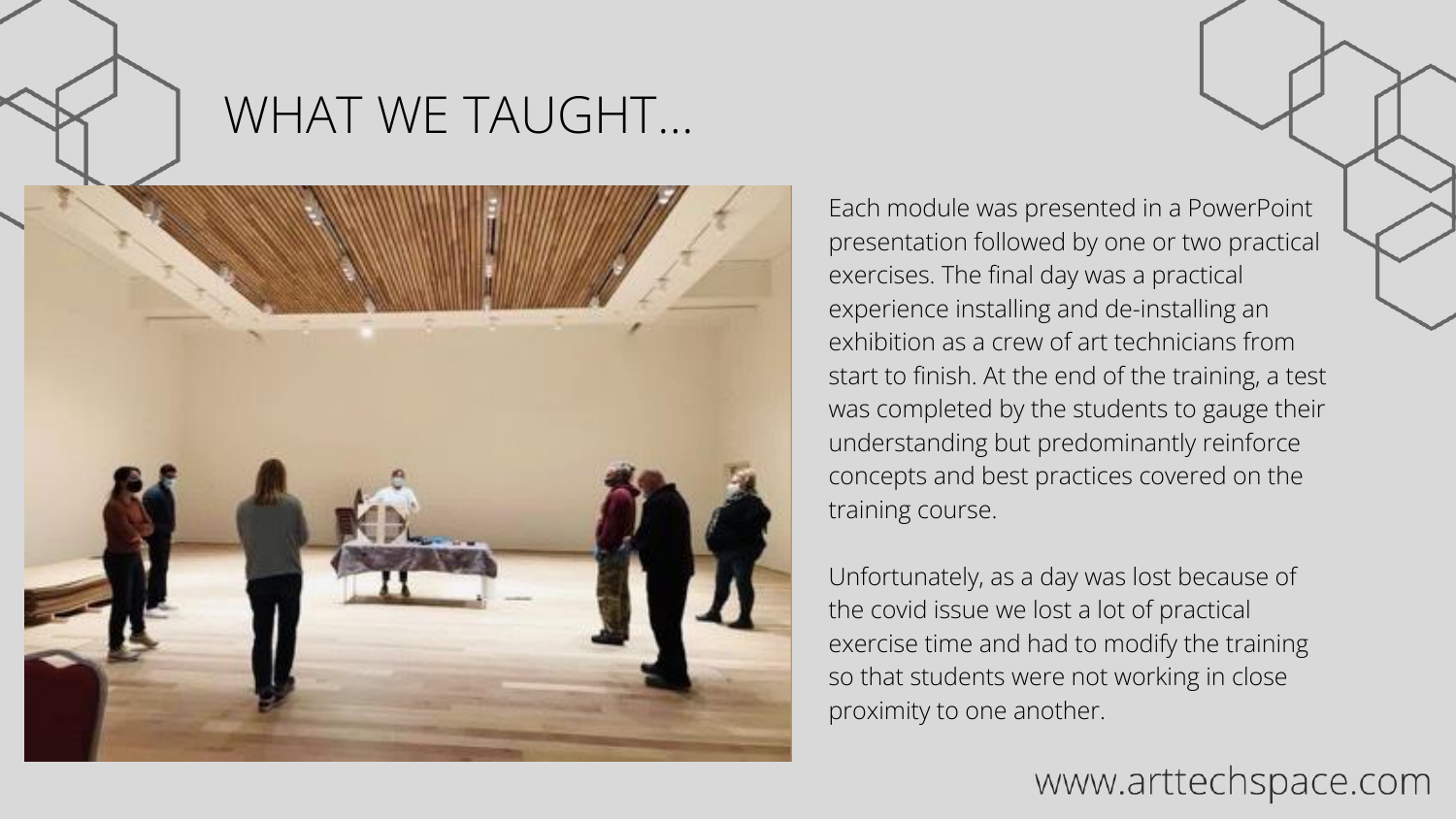

### TRAINING OUTCOMES

The percentages are of those that answered that they felt confident (4) and very confident (5). The increases in confidence levels were as follows in the following areas:

| #              | <b>ACTIVITY</b>                                                     | <b>BEFORE</b> | <b>AFTER</b> | <b>INCREASE %</b> |
|----------------|---------------------------------------------------------------------|---------------|--------------|-------------------|
| $\mathbf 1$    | Manual Handling                                                     | 79%           | 93%          | 14%               |
| $\overline{2}$ | Using hand tools                                                    | 74%           | 94%          | 20%               |
| 3              | <b>Handling Artworks</b>                                            | 63%           | 93%          | 30%               |
| $\overline{4}$ | Moving artwork by yourself                                          | 42%           | 93%          | 51%               |
| 5              | Moving artwork with another person                                  | 58%           | 93%          | 35%               |
| 6              | Moving artwork with equipment                                       | 47%           | 87%          | 39%               |
| $\overline{7}$ | Condition reporting an artwork                                      | 11%           | 93%          | 83%               |
| 8              | Completing a route plan                                             | 11%           | 93%          | 83%               |
| 9              | Understanding artistic mediums                                      | 53%           | 93%          | 41%               |
| 10             | Understanding artistic mediums and their<br>handling considerations | 37%           | 87%          | 50%               |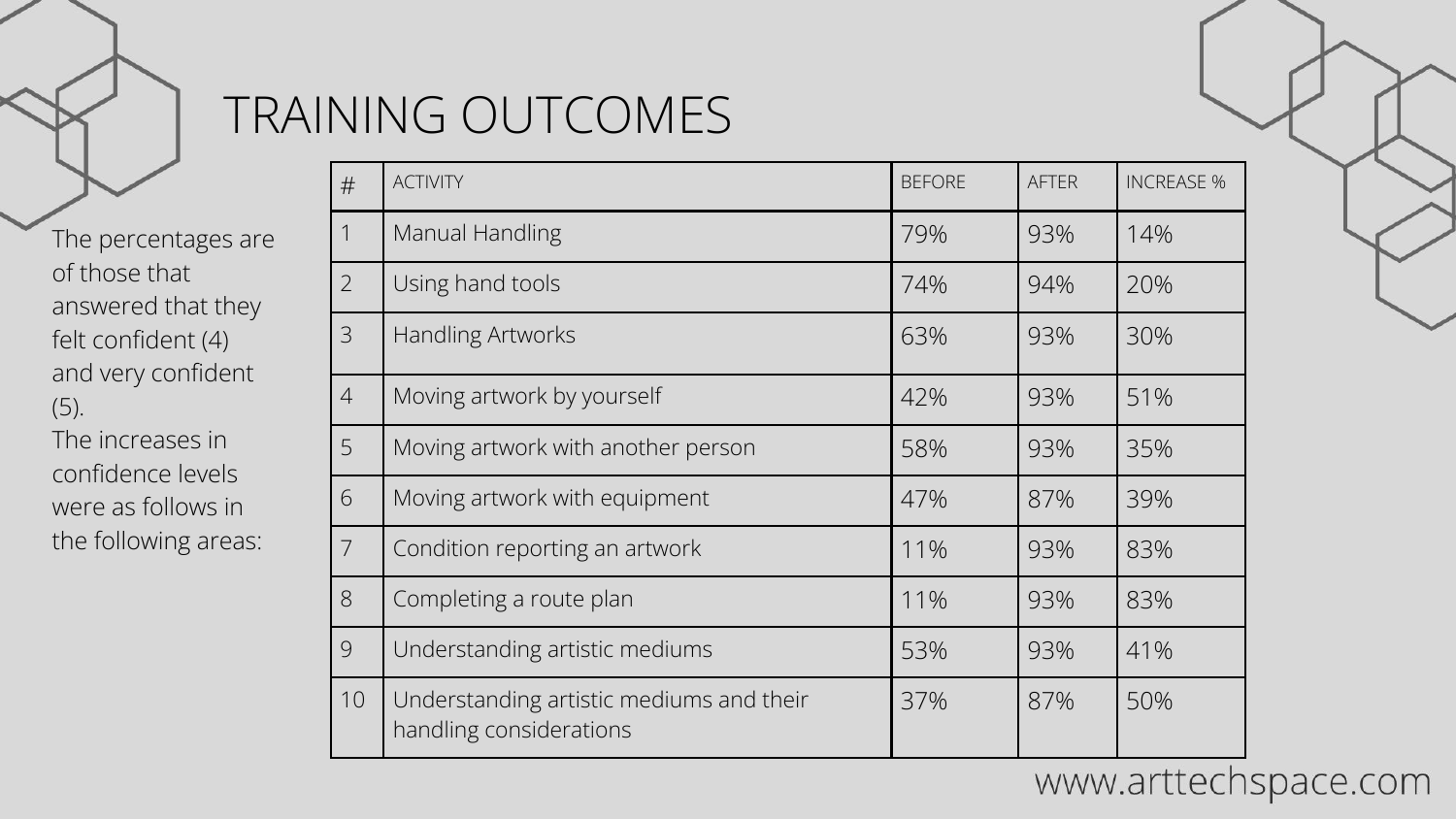

## TRAINING OUTCOMES

| #  | <b>ACTIVITY</b>                                                                      | <b>BEFORE</b> | <b>AFTER</b> | <b>INCREASE %</b> |
|----|--------------------------------------------------------------------------------------|---------------|--------------|-------------------|
| 11 | Packing an artwork                                                                   | 37%           | 87%          | 50%               |
| 12 | Understand the right materials to use to pack for<br>a specific medium               | 26%           | 80%          | 54%               |
| 13 | Difference in packing materials for short term vs.<br>long term storage or transport | 26%           | 87%          | 60%               |
| 14 | Measuring artworks accurately                                                        | 32%           | 100%         | 68%               |
| 15 | Installing 2D artworks                                                               | 42%           | 93%          | 51%               |
| 16 | Installing 3D artworks (only 5 completed)                                            | 32%           | 53%          | 22%               |
| 17 | Installing new media artworks (not completed)                                        | 21%           | 53%          | 32%               |
| 18 | Rewire a plug (not completed)                                                        | 53%           | 53%          | 0%                |
| 19 | Make good a wall                                                                     | 37%           | 67%          | 30%               |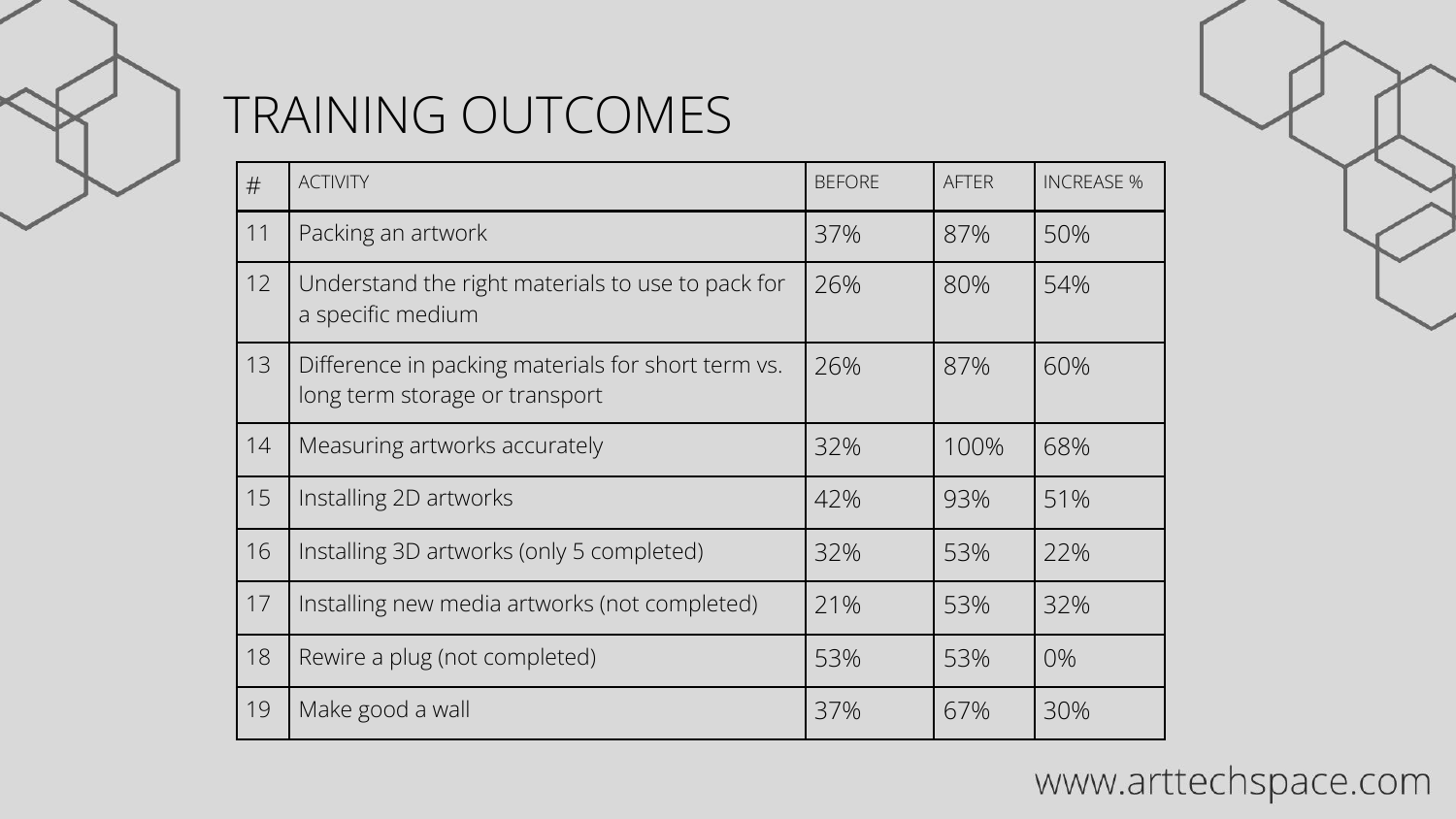### WORK PLACEMENTS

It was agreed with the partners Mead Gallery and Herbert Gallery that they would have trainees at a rate of £15 an hour for work where they would be supported by inhouse staff.

Directly following the Basic Training course both institutions requested # of technicians which was administered by Coventry University reaching out to the students and asking their availability for the dates requested and so based on the assessment and availability a number of students were placed in these institutions for paid work.

Since then IKon Gallery in Birmingham have taken trainees with very positive feedback from the institution and the students and we are in talks with Compton Verney to take trainees also.

A panel of arts institutions from Coventry and the surrounding area met last week to discuss the continued support of these trainees as well as get feedback from the trainees themselves. We intend to have open, ongoing dialogues with these institutions in the area to help support them and these trainees but also discuss how to address the shortages in more specialised areas art technical areas such as AV and Sound, wall building, and fabrication.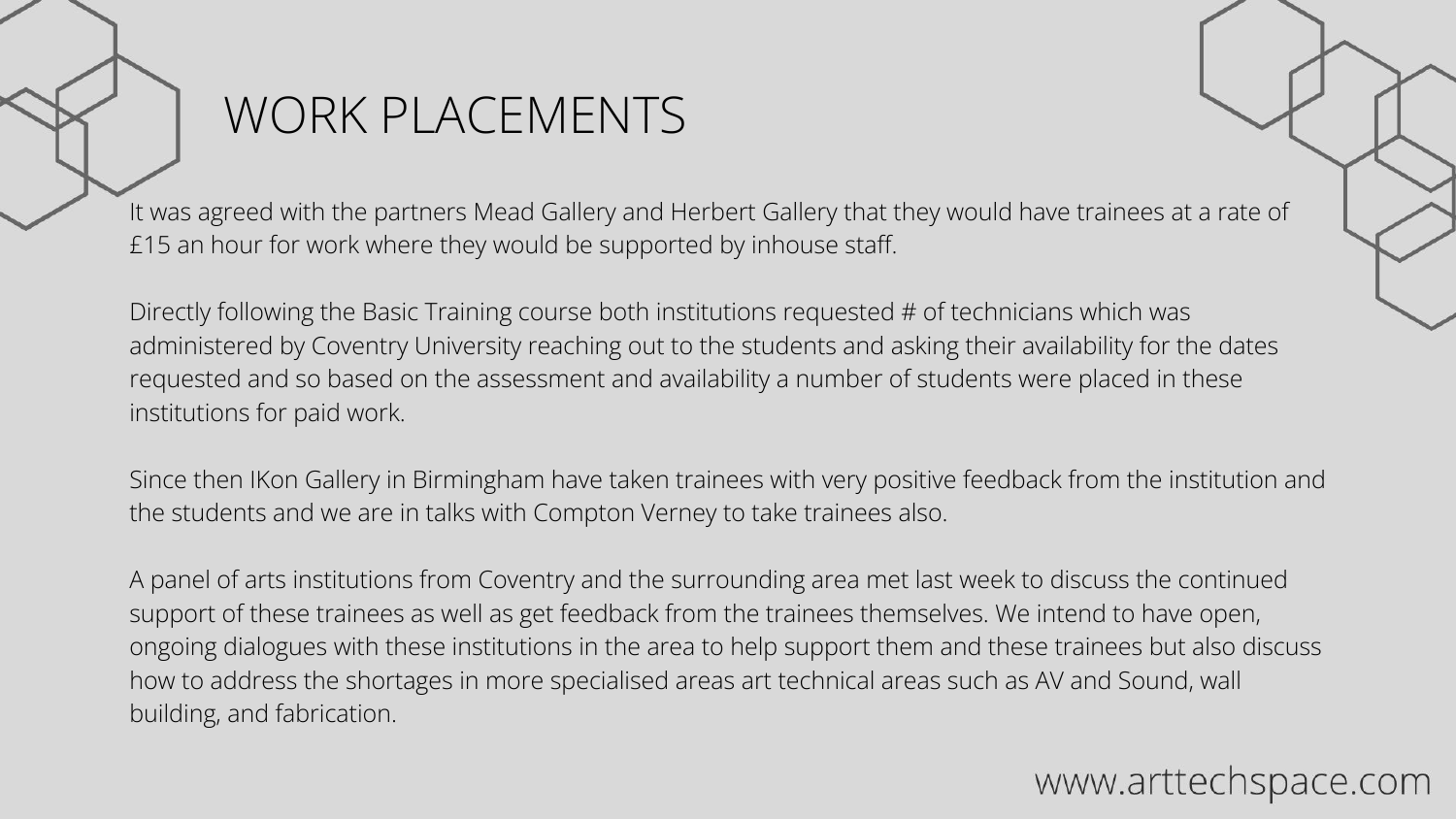## WHAT WE WANTED TO KNOW

[CVAN EM](https://cvaneastmidlands.co.uk/) approached us about doing a similar course in the East Midlands. Before we look to develop and potentially deliver an East Midlands Art Technician course we wanted to gauge the need and check that art institutions in the East Midlands were experiencing a similar skills shortage. If we create a program we need to make sure that there is a need so CVAN, ATS and Coventry University carried out a survey of local East Midlands art institutions to understand:

- Is there a need for more skilled freelance art technicians in the East Midlands?
- Is there ongoing work that could potentially sustain a career or part-time, freelance roles for trainees?
- If new technicians were introduced to the industry is there work experience available to support this training in the East Midlands?
- Is upskilling required for those already working in the profession?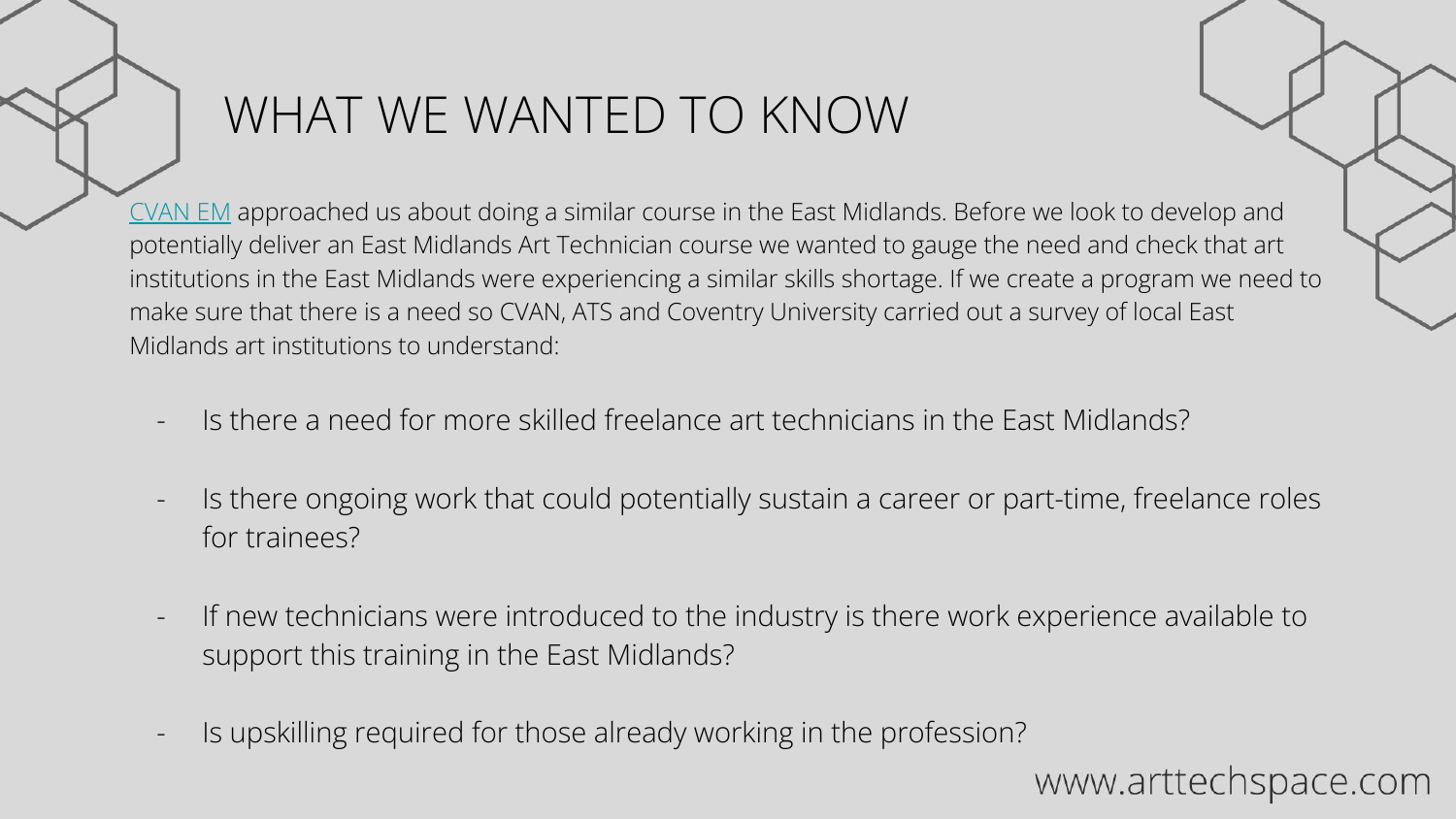

### FINDINGS

- Nearly all of the institutions we surveyed (11 out of 12) use freelance art technicians.
- Half of these institutions struggle to find skilled freelancers, with 8 out of 12 (67%) find it even harder to find skilled *local* people. The total number of freelance art technicians used by the institutions a year is 53.
- The main issues to sourcing freelancers were the concurrent scheduling of show changes therefore, using the limited pool of people all at the same times. Unitemps was stated as a recurring issue for sourcing freelancers as well due to the poor pay.
- There is work available across the East Midlands, with at least 67 shows a year, that have a minimum total of 134 weeks (52 weeks in a year) of show change work plus quite a lot of other work available with 81% of institutions stating they require additional art technical assistance, such as collection management, maintenance, special projects, exhibition furniture making, etc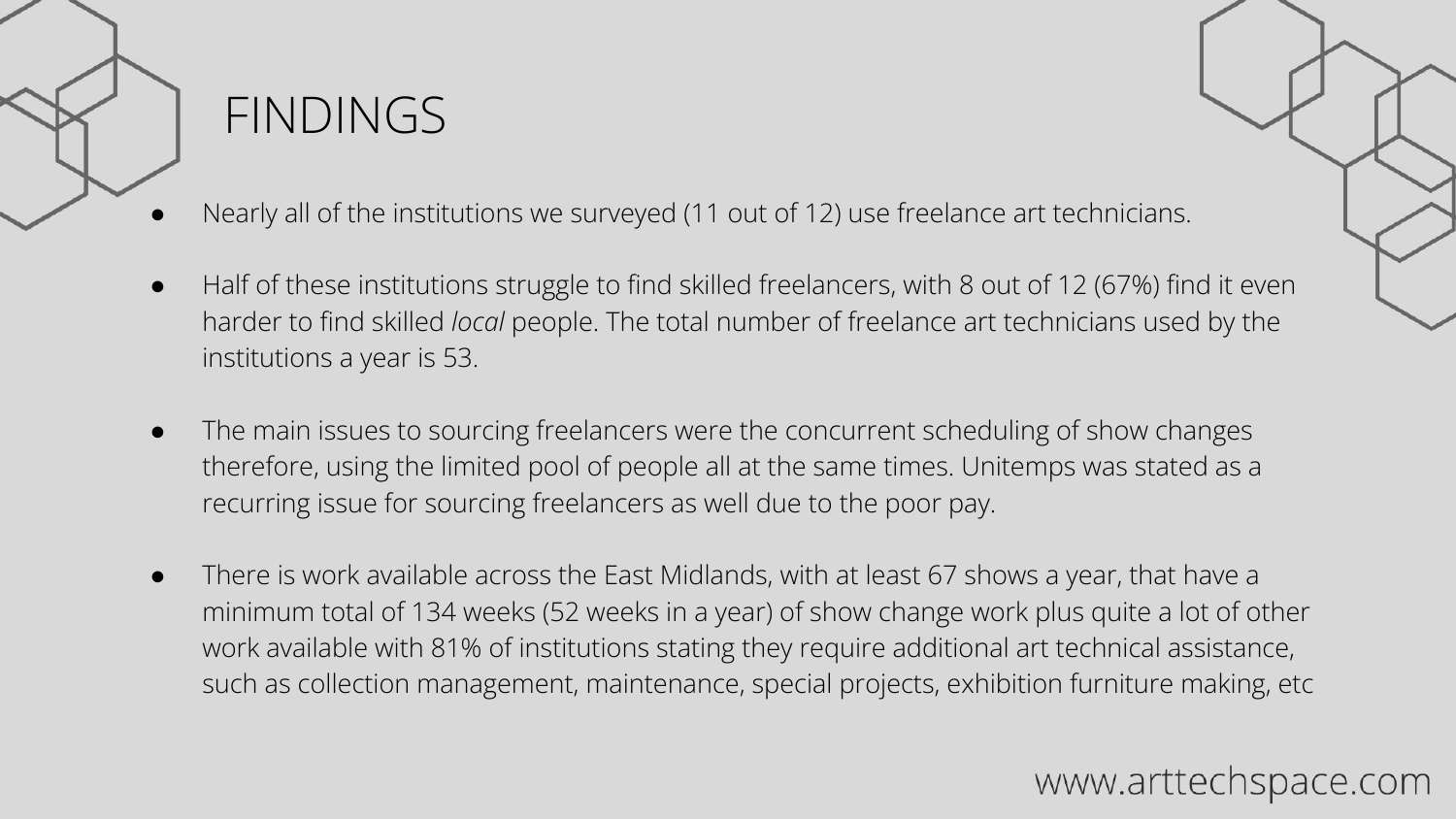### FINDINGS

- Due to concurrent scheduling of work it can be assumed there are often floods and droughts of work for freelancers in the area.
- There is an appetite from East Midlands art institutions for a training program for art technicians, with 9 out of 12 institutions (75%) saying they'd support the program by offering work experience to the trainees.
- Furthermore, 5 institutions said they would have competent technicians to support their development by exhibiting best practice in their workplace, and a further 4 institutions said that it would depend on the project, scale of the installation and the general requirements of the project.
- 8 institutions (73%) could also see the benefit for their in-house staff to refresh the skills they have and encourage best practice.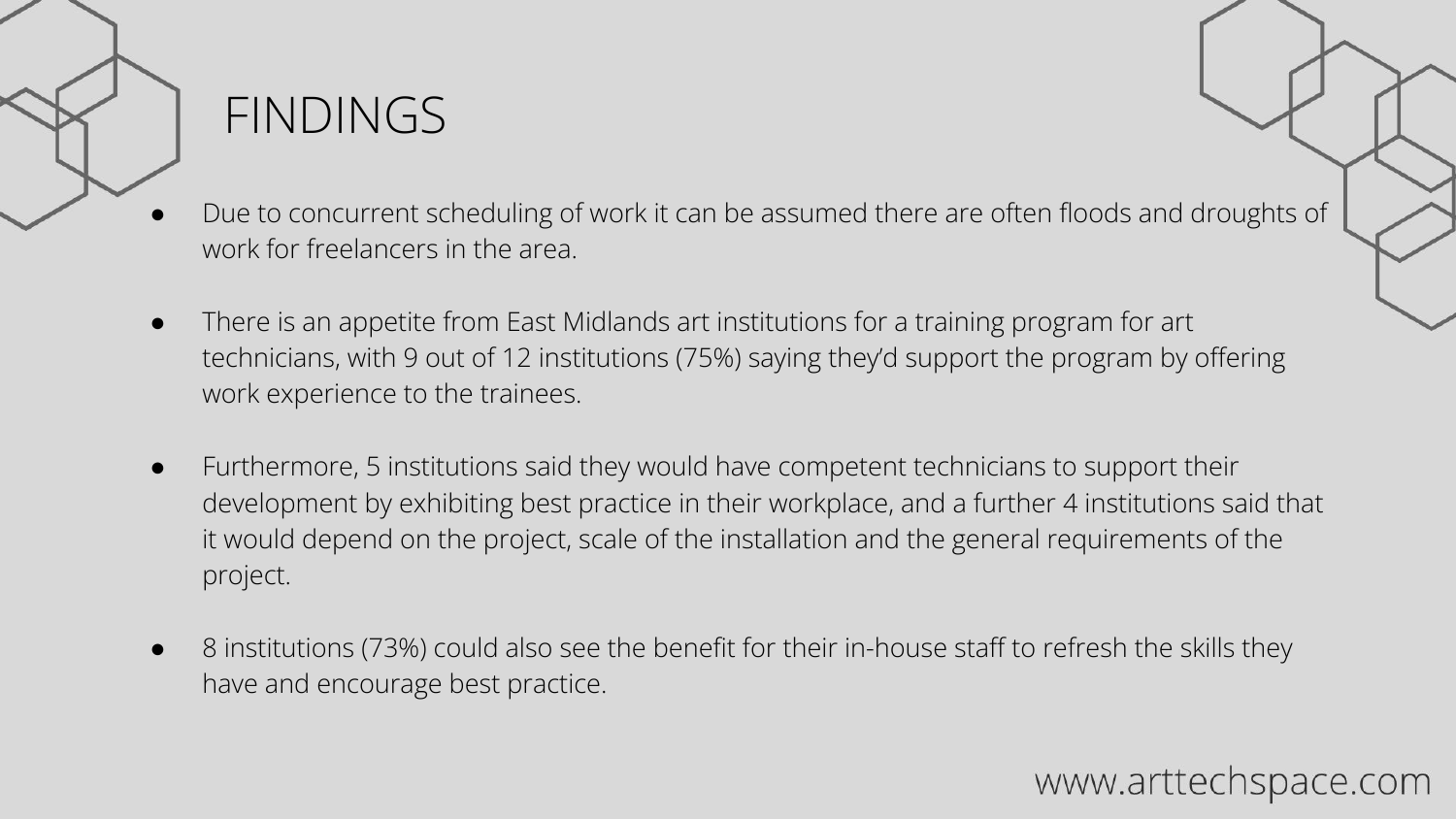

### **FINDINGS**

- There is a clear need for training of technicians in the East Midlands to bring in new people to the industry and also to upskill those already working within the industry.
- The greatest need was for general art handling and AV / new media installation skills (7 institutions), although there appears to be a need across the board of all art technical disciplines.